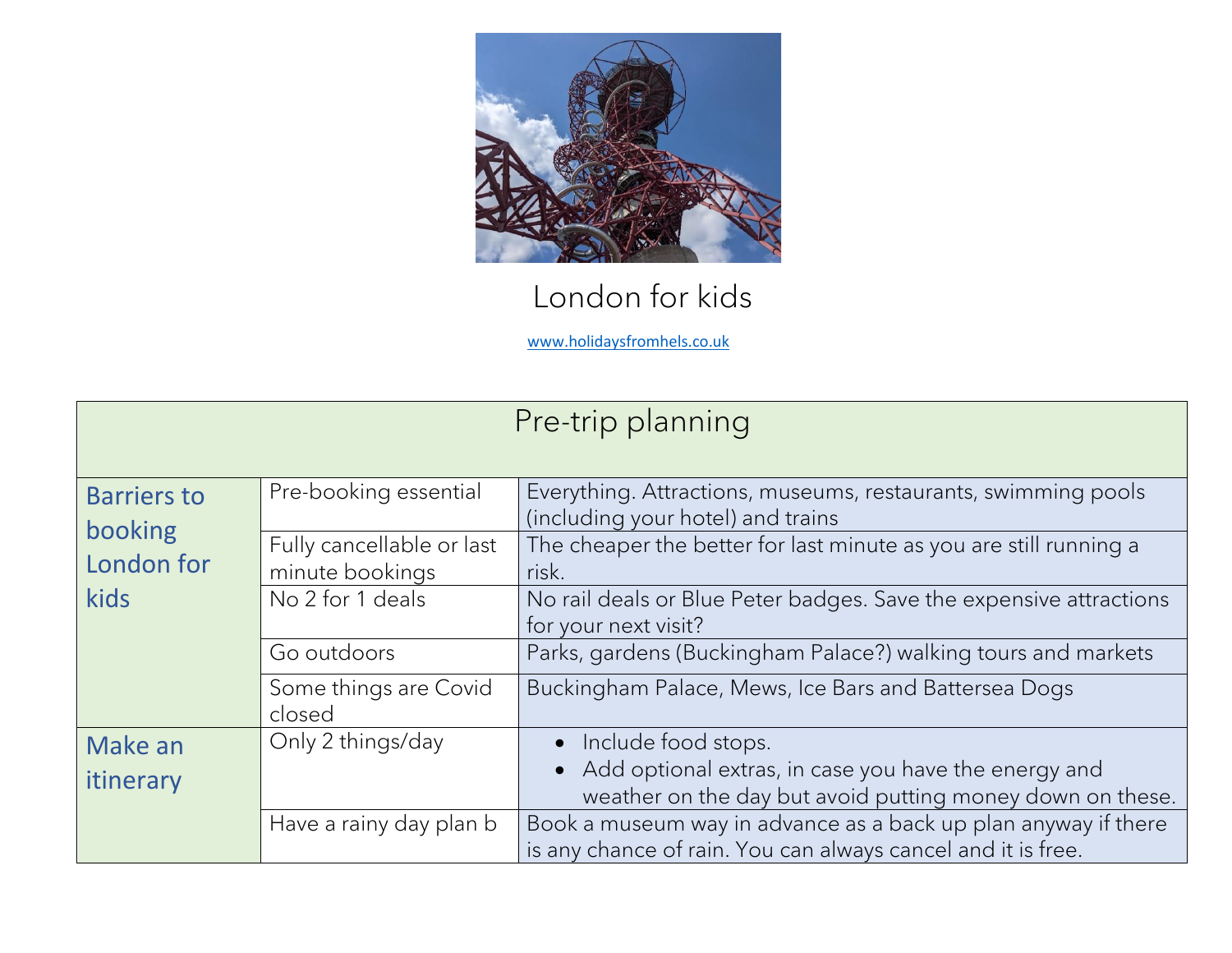|               | Print out timetable and                                                   | Avoids wi-fi/phone failures on site.                                 |  |
|---------------|---------------------------------------------------------------------------|----------------------------------------------------------------------|--|
|               | tickets                                                                   |                                                                      |  |
| <b>Travel</b> | Book near to date to travel to minimise risk financial impact of<br>Train |                                                                      |  |
|               |                                                                           | cancellation                                                         |  |
|               |                                                                           | Seats need to be booked so you might as well go for a nominated      |  |
|               |                                                                           | train if it is cheaper.                                              |  |
|               |                                                                           | With flexi tickets save the trauma of having no seat and go for your |  |
|               |                                                                           | booked train                                                         |  |
|               | Train and Tube                                                            | Use railcards for a discount and buy in advance so you don't         |  |
|               |                                                                           | spend your holiday queuing                                           |  |
|               | <b>Buses</b>                                                              | Try buses for less crowded and more scenic London travel than on     |  |
|               |                                                                           | the Tube                                                             |  |
| Hotel         | <b>Facilities</b>                                                         | Go for a family room and a pool                                      |  |
|               | Food                                                                      | Novotel do free breakfasts for under 15's and are all over the city. |  |
|               | Rewards                                                                   | Join a reward scheme for discounts/upgrades and free drinks          |  |

| <b>Itinerary</b> |                         |                             |                                                                                                                                                                                      |                           |
|------------------|-------------------------|-----------------------------|--------------------------------------------------------------------------------------------------------------------------------------------------------------------------------------|---------------------------|
| Day              | Attraction              | Location/<br><b>Station</b> | Cost/website                                                                                                                                                                         | <b>Tips</b>               |
| $\sqrt{1}$       | Parliament<br>Hill Lido | Hampstead<br>Gospel Oak     | £4.05 per Adult; £1.20 / child per hour<br>https://www.cityoflondon.gov.uk/things-<br>to-do/green-spaces/hampstead-<br>heath/where-to-go-at-hampstead-<br>heath/parliament-hill-lido | Book 2 hours back-to-back |

•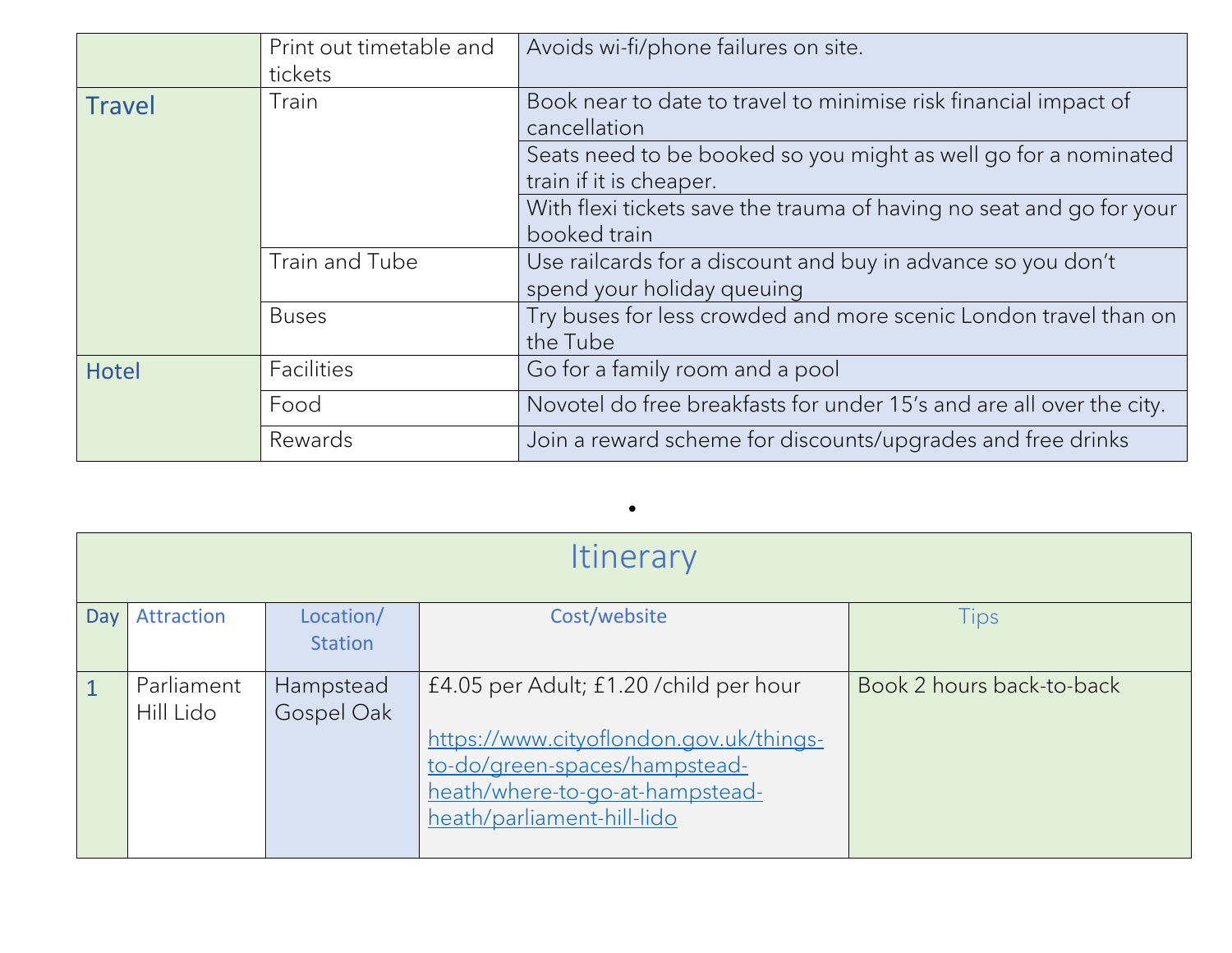|                | <b>Brick Lane</b>                 | <b>Brick Lane</b><br>Aldgate East | 1. Markets<br>2. Cafes: 93 Feet East<br>3. Curry: Aladin's £60 for dinner for 4 with<br>discount<br>www.aladinbricklane.co.uk/                                                                                            | Café 93: takes kids til 7pm<br>$\bullet$<br>Aladin's: 20% online discount<br>$\bullet$<br>and BYO                                                                                                                                         |
|----------------|-----------------------------------|-----------------------------------|---------------------------------------------------------------------------------------------------------------------------------------------------------------------------------------------------------------------------|-------------------------------------------------------------------------------------------------------------------------------------------------------------------------------------------------------------------------------------------|
| $\overline{2}$ | Olympic<br>Park                   | Stratford                         | 1. Slide £33 for 4 through Tigets<br>https://arcelormittalorbit.com/whats-<br>on/the-slide/<br>2. BMX Bike hire £16 /family - only<br>bookable on the day<br>3. Boris road bikes parked up here and<br>available for hire | Slide:<br>The first section of slide tube<br>is also see though for your<br>spectator photo.<br>Before you exit, look up at the<br>sculpture and get slide hero<br>photos.<br><b>BMX Bikes:</b><br>Long trousers and sleeves<br>mandatory |
|                | Chin Chin<br>Nitrogen<br>Icecream | Soho<br>Piccadilly<br>circus      | £5 for a sundae<br>https://chinchinicecream.com/chin-chin-<br>ice-cream/soho/                                                                                                                                             | Take away option                                                                                                                                                                                                                          |
|                | Rainy day 2 plan B                |                                   |                                                                                                                                                                                                                           |                                                                                                                                                                                                                                           |
|                | Razer<br>gaming<br>store          | Leicester<br>Square               | https://www.razer.com/razerstores/londo<br>$\Gamma$                                                                                                                                                                       | Try the neon basement for new<br>games when open.                                                                                                                                                                                         |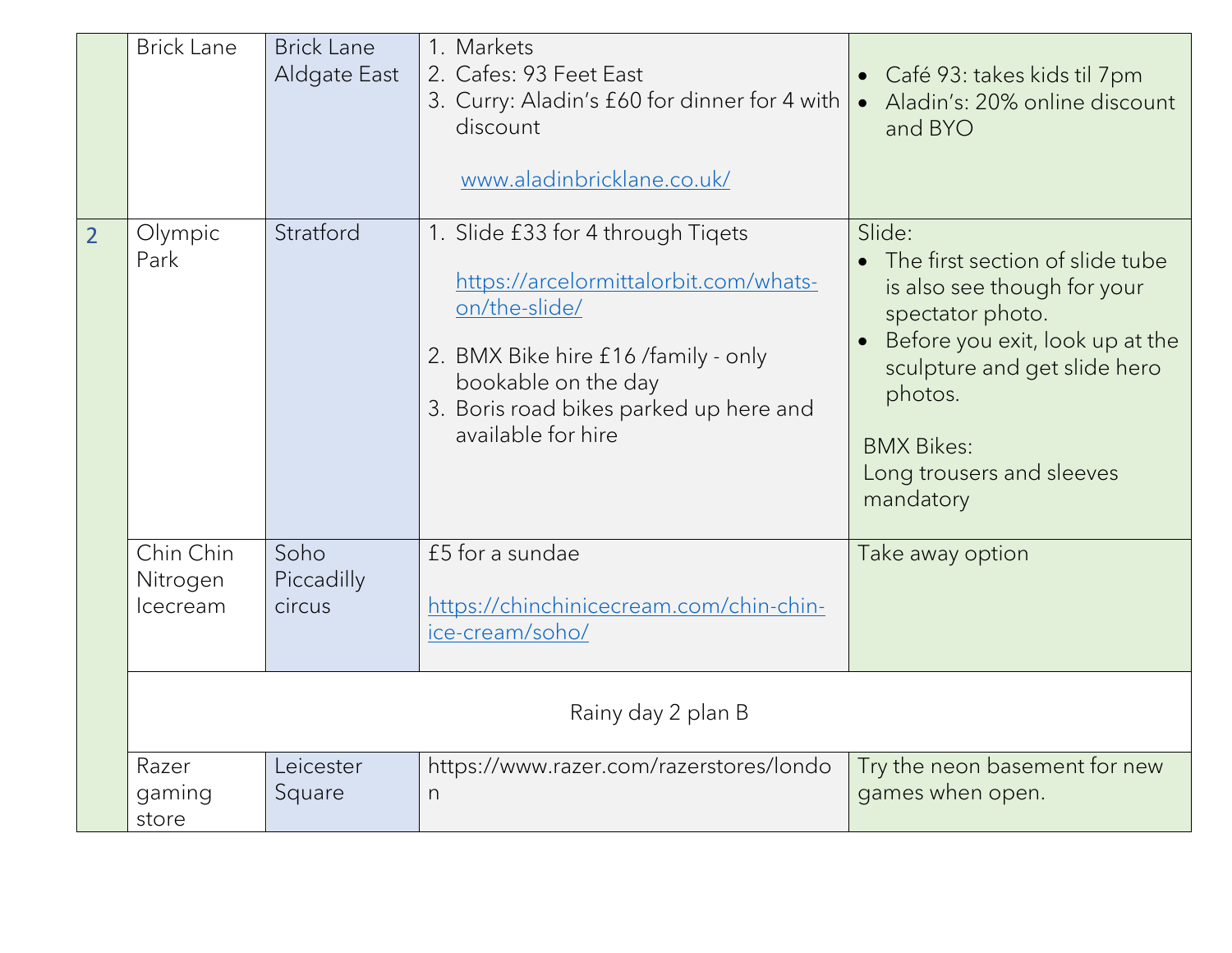|                | Camden<br>Markets                           | Camden<br>Town                                                        | Indoor/outdoor so good for all weathers<br>https://www.camdenmarket.com/                                                                                                                                                           | Cyberdog<br>miss<br>Do<br>$\bullet$<br>not<br>neonware<br>Wetherspoons for<br>cheap<br>$\bullet$<br>eats and free refills |
|----------------|---------------------------------------------|-----------------------------------------------------------------------|------------------------------------------------------------------------------------------------------------------------------------------------------------------------------------------------------------------------------------|---------------------------------------------------------------------------------------------------------------------------|
|                | Abbey<br>Road<br><b>Beatles</b><br>crossing | St Johns<br>Wood                                                      | https://www.abbeyroad.com/                                                                                                                                                                                                         | Check shop times                                                                                                          |
| $\overline{3}$ | Boat and<br>cafes,<br>Grand<br>Union Canal  | Darcie Mae<br>and GoBoat,<br>Paddington<br><b>Basin</b><br>Paddington | 1. Flowery barge cafe<br>Walk-ins possible<br>https://www.daisygreenfood.com/locatio<br>n s<br>2. Hire a family friendly Go Boat for 8<br>people £89/ hour or £129 for 2 hours<br>to see London by canal.<br>https://goboat.co.uk/ | Best in the sun                                                                                                           |
|                | Hyde Park                                   | Lancaster<br>Gate or<br>Marble Arch                                   | 1. Parakeet feeding by the Peter Pan<br>statue<br>2. Boating:<br>£29 for a family of 4 for 1 hour<br>Walk up only<br>www.royalparks.org.uk/parks/hyde-park/                                                                        | Bring grain for the birds.<br>$\bullet$<br>Boating: Go for<br>the full hour for<br>time to tour the<br>lake.              |